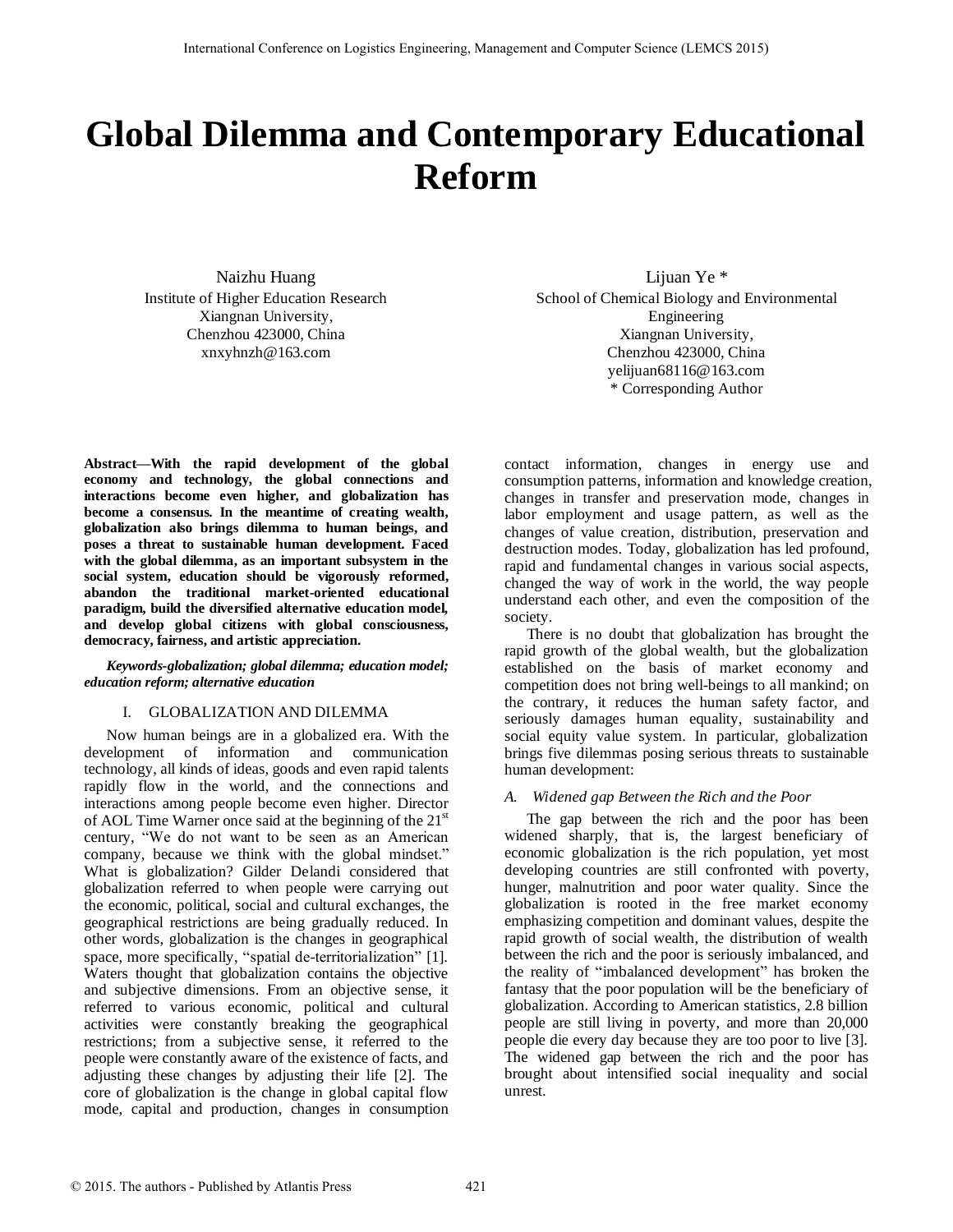#### *B. Environmental Disaster*

The natural environment is destroyed, and there may be serious natural disasters in the future. UN World Commission on Environment and Development, the 2002 World Summit on Sustainable Development in Johannesburg warned against the sustainable way of life, the globalization has brought an undeniable reality that the natural environment has been severely and accelerating destructed. In the face of changes in the environment, the earth's sustainable repairing, updating and rebalancing ecological capacities are seriously threatened,. If the environment continues to deteriorate, human will face an environmental disaster in the uncertain future.

### *C. Urban Poor Increase*

 More than half of the population are now living in an urban environment for the first time in history. The United Nations estimates a quarter of the world's population will live in urban slums by 2030. Globalization leads to mass migration movements; they will immigrate to other countries with the legitimate, illegal or refugee status, or enter the country's cities to search jobs, education, health care and other social services. The main reason is uneven economic interest distribution between the urban and rural areas, and the technological development promotes the transport to realize population mobility within a short time. The United Nations estimates a quarter of the world's population will live in urban slums by 2030. If the governments fail to take precautions in housing, drinking water, sewage, public health and safety, education and other fields, the human beings will face the large-scale outbreak of tuberculosis, cholera and other diseases, and the social phenomena that cause serious harm to the society will exacerbate, such as human trafficking, prostitution and drug trafficking.

# *D. AIDS Threat*

HIV continues to multiply, whose threat to the society is more serious than its threat to the economic development. HIV reproduction is almost synchronized with the globalization process and movement of population, and becomes a major illness of the poor. Its diffusion capacity can be imagined. AIDS threat to society is more serious than its threat to economic development, which will lead to a sharp reduction in social race.

# *E. Values and Interests Conflict*

On the one hand, the contradictions between cultures, between countries, and even civilizations began to highlight; on the other hand, globalization has led to the development of multicultural society, the world becomes smaller, and the connections between countries get increasingly closer. With the deepening of globalization, the connection between people and between countries is getting closer and more interdependent. As is known to all, the world grows smaller, exhibiting the features of "Global Village". With the large population movements, globalization enables the society to appear unprecedented internal social stratification and cultural and moral values

conflict, such as there is a serious conflict between free and democratic Western social values and Islamic cultures and its social values. In the past, all countries cooperate to win the competition, and the present world coordinates the fundamental goal, values and interests, which have become the major topic. Unfortunately, in the globalization process, the world does not reach much consensus on major problems. Even if the consensus on respecting the human dignity and environmental safety, the human beings have to be at the cost of weaken values, which is contrary to the direction of our pursuit of more equal and more lasting global relations.

#### II. SOLUTION TO GLOBAL DILEMMA AND CONTEMPORARY EDUCATIONAL REFORM

In the globalization era, how to cope with the global dilemma? It is known that dilemma is different from problems, and the problems are barriers objectively existing in the pursuit of goals. When removing the barriers and disruptive factors in reality through the improvement or update means, the problems will be solved. However, dilemma is different, its interdependent development direction is at a stalemate, and it cannot be solved because of incompatibility between various values and interests in the complex interdependent relation, so solutions can only be foundto plight. For example, in the process of globalization, although the global wealth continues to grow, the number of people suffering from hunger is also rising, indicating that hunger is not caused by food shortages, but caused by unfair distribution of new wealth arising from global competition and dominant values. The reason that people cannot change the current situation is that the "cost" of people who are suffering and hungry is far less than the "price" to reconstruct a new global political pattern with new food production and distribution, so the world starvation is not a problem but a plight. In addition, the emergence of complex global interdependence has led to the accelerated transformation from problem solving to dilemma decision. In the process of solving global dilemma, what role should education play? From early childhood to graduation from college, as a social undertaking, education is the dead center of these complex processes of change. Education teaches young people the views of "how does the world work and how should it work". Education teaches the meaning of life, desire, value and wisdom to the educated. In a social environment with sharp changes, the essentially conservative education with orientation of spreading and storing knowledge will also face the challenges of new things, invention and innovation, so as to reform and choose the tension in response to the surrounding environmental changes. Currently the combination of complex interdependence, non-linear changes as well as the significant transformation from problem solving to plight decision constitute a strong recognition, that is, resolutely abandon the modernist concept of education, because such an education is a controllable activity spreading the specific, predetermined and standardized knowledge and skill entity. Instead, education needs to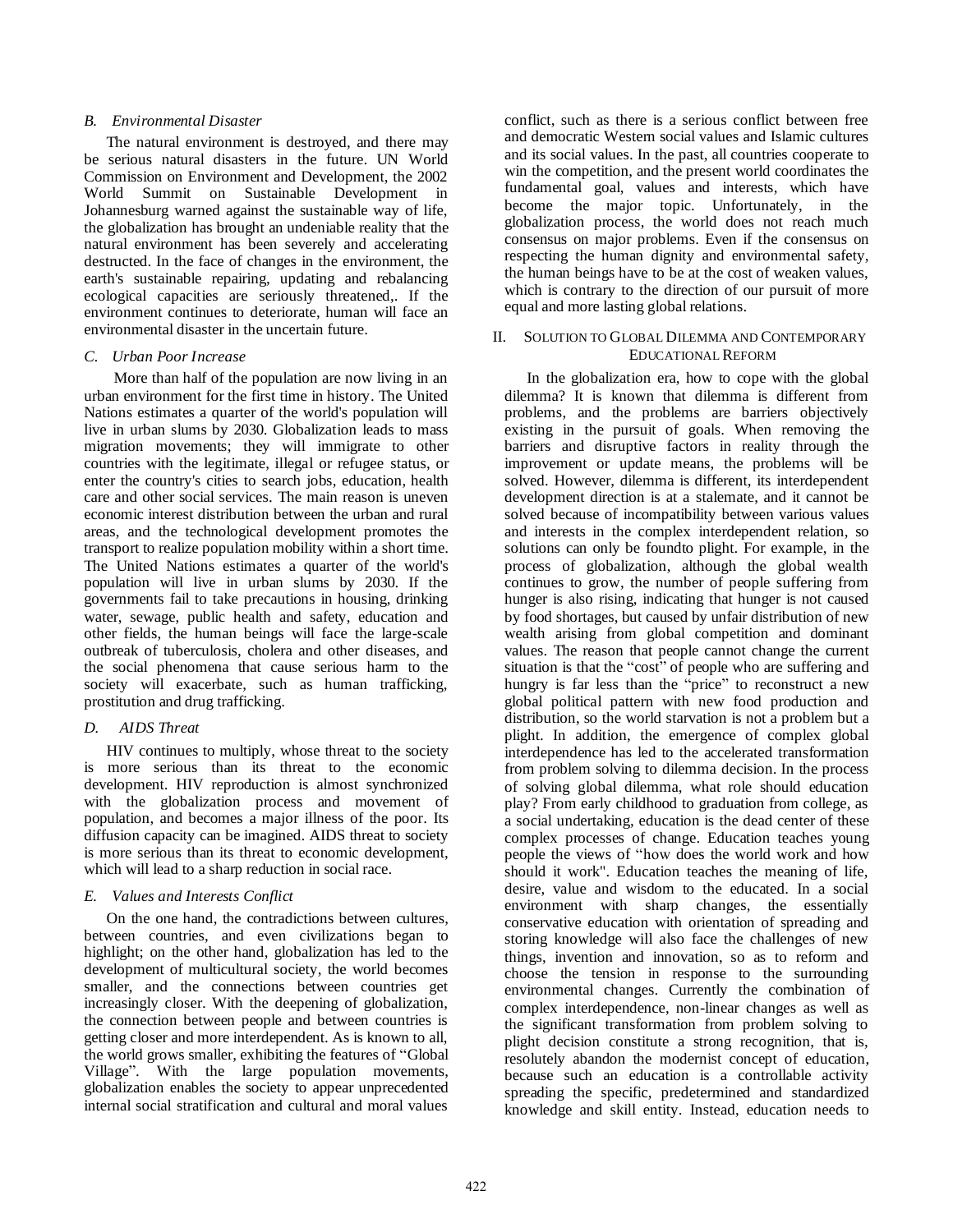comprehensively focus on how to creatively cultivate sensitive appreciation of the arts together with the ability of undertaking the sharing construction of meaning. However, in order to realize in a sustained and effective way, it is essential to break the original interdependence between education and market economy, and abandon the practice of educational reform with market orientation, because this practice results in the blind retrogression of education and make education fall into a dull and destructive path. Currently, the world's dominant educational pattern is the educational pattern based on the curriculum and competitiveness orientation. It cannot adapt to the complex changes in the global environment, and it is difficult to cultivate global citizens with democratic and fair and consciousness and rich appreciation. Such an education is a booster of social injustice as well as the root cause for human beings to fall into universal dilemma. Therefore, the acceleration of promoting the contemporary educational reform is an effective measure to deal with global dilemma.

# *A. Global Citizen Moral Education Concept in Multicultural Perspective*

Multiculturalism requires people to respect the cultural differences among countries, and emphasizes the diversity of culture and education. To respect for diversity, people must regard "inclusiveness" as an extremely important common philosophy in the present society. Even if people cannot accept or agree with the different cultural practices, they should at least be "inclusive", yet inclusiveness is conditional. All cultures should accept the legal status of other cultures, and make it co-exist with its own unique idea. As long as these ideas and practices conform to the moral appeal of multiculturalism itself, that is, multiculturalism should not recognize the legitimacy of all cultural ideas and practices, but instead, they should recognize the culture which is not violating the multiculturalism itself as well as the culture not violating the principle of fairness. For example, some cultures might recognize that oppression of women, while other cultures cannot recognize, because it violates the principle of universal multiculturalism which is not respecting others. Multiculturalism opposes to use any culture to press other cultures with "cultural hegemony", which considers that the universal moral code and educational concept are indeed present, whether this code and concept are originated from specific cultures and whether they are accepted by different cultures. The core moral principle of multiculturalism emphasizes to respect every individual's rights as a person as well as the principles of equality, freedom, equality of opportunity, judicial fairness and critical thinking cultivation. The global education adapting to this principle shall aim to cultivating the global citizens, educating students the rights, responsibilities and sense of loyalty of global citizens, encouraging students to question the national sovereignty principle constructed by The Peace Treaty of Westphalia, so that it loses the position in people's subjective consciousness and objective discourse system. Ian Lister pointed out in Educating Beyond the

Nation, "Global education has three main characteristics. First is to cultivate students' global vision and awareness of the interdependent world; second is to teach and learn the global issues - war and peace, development, multicultural society, human rights, environment and human future alternatives; the third is the teaching method emphasizing students' active participation, and this method is affected by John Dewey, Karl Rogers and other humanists [4]. The method is a thought with holism." Global education can meet a need, that is, rebuilding a global citizenship to accommodate the multicultural and interdependent world. The educational approach includes the cultivation of global consciousness, enhancing the global understanding of teaching and learning; adding the internationalization and globalization contents in the existing school course; establishing the school curriculum in order to promote the international and intercultural understanding; building a global citizen culture through the schools; helping young people to participate in volunteer activities at home and abroad. Global education must be based on the below three principles: the education is guided by the democratic principle and democratic process and serving the democratic principle and democratic process; education aims to build the global citizen identity; education focuses on the shared value and moral code. In the interconnected and interdependent world, education shall cultivate the global citizens with initiatives who can cope with various challenges, and the key is to cultivate students to have the following values and skills: freedom, justice, tolerance, respect for truth, respect the reasoning, analysis and reasoning skills, negotiation and reconciliation skills, which are the basis of democratic thoughts and human rights demands.

# *B. Educational Goal with the Core of Social Equality*

 American scholar Labaree said, there were three very important educational goals which were not yet competitive- to improve the democracy and equality, to promote social mobility and to improve the social efficiency. Although these three educational goals were not mutually exclusive, in a specific period, usually one of the three would dominate [5]. The social equality concept considers that education is a public good, it emphasizes equal access to education, requires to cultivate citizens with democratic consciousness, so that they have unique insights and can participate in the construction of democratic society; it emphasizes that the social culture function is instead of economic function, and it considers that the main purpose of education is to cultivate the citizens who can maximize their potentials instead of efficient workers. Of course, it does not deny the importance of vocational training, but incorporates the vocational training into the entire educational system, so that education promotes the society to develop in the direction of democracy and unity, highlights the educational function of promoting the entire social development rather than the function of individual development. Social mobility concept considers that education provides various private products to individuals,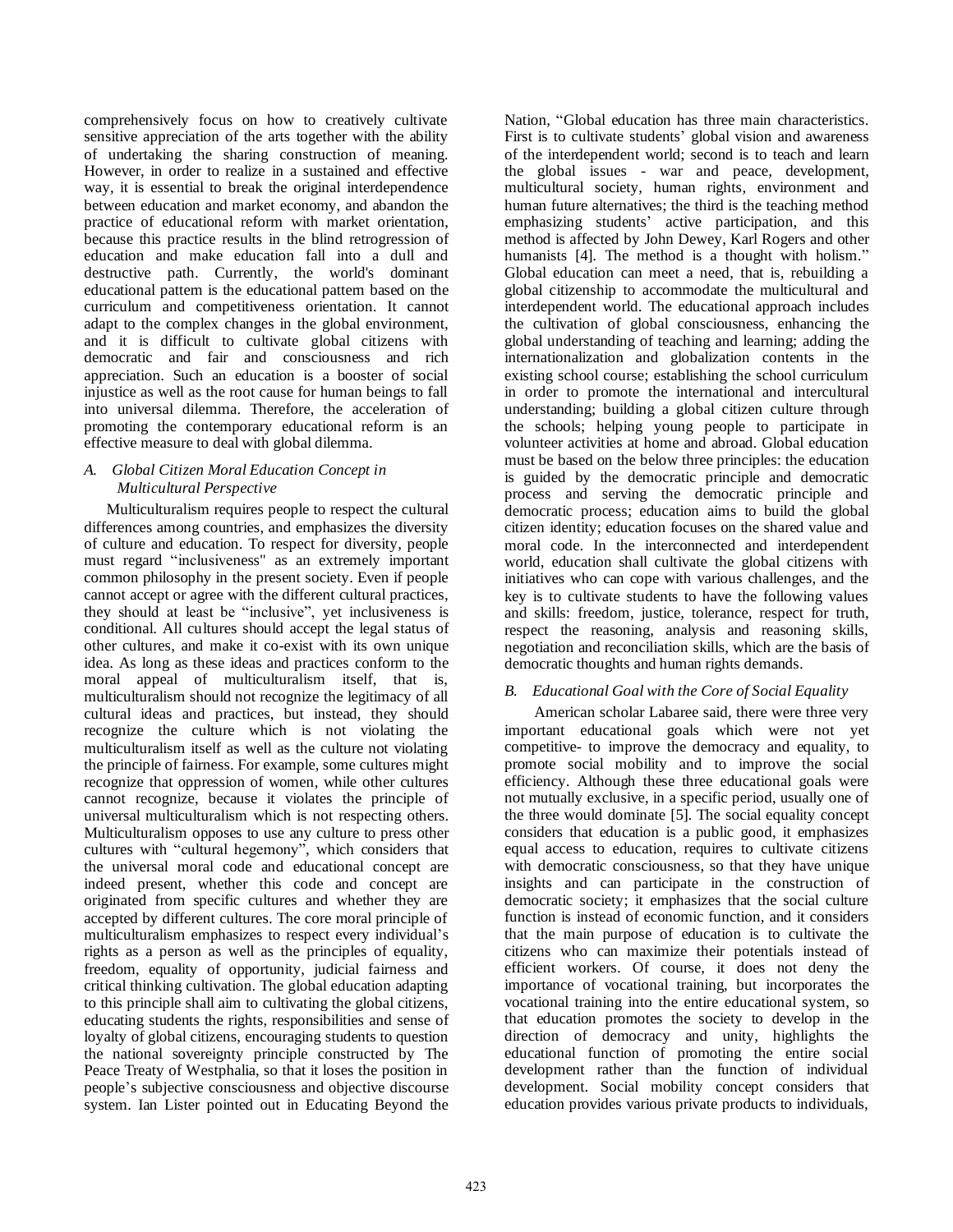so that they can exchange money, power and fame in the labor market; education is competitive in essence, which plays the function of individual economic benefits and social status. Whether the individual can succeed depends on two aspects: talent and perspiration. The market mechanism always favors those gifted people who work hard; the social mobility denies the education's role in promoting social equality and economic status promoting social equality and economic status redistribution, and the social formation process is completely determined by market competition. In terms of social equality, it only emphasizes to strengthen the social system, in order to guarantee that everyone has access to formal schooling. Social efficiency concept considers that education is a public and private quasi-public goods, emphasizing that education should play a more important instrument role, so as to train workers who can create more wealth for the enterprise and the country; it emphasizes the operational efficiency of the education system rather than the individual needs and development, believes that the educational system shall give adequate investment in education, and train more workers with related knowledge, skills and work attitudes for the era of knowledge economy.

To adapt to the development of knowledge economy, the globalization strengthens the educational reform. Although the intensity of reform is different in various countries, the reform goals are the same, which are guided by new liberalism social image. New liberalism social image is established on the economic concept of fundamentalism proposed by George Soros. It emphasizes the economic function of educational goal, encourages to cultivate the talents who gain the maximum economic efficiency in the free competitive market, they can better apply knowledge to solve new emerging work problems in a creative manner, independently carry out works under pressure, they are featured by strong flexibility, adaptability and liquidity, have the global awareness and intercultural communication competence, and know the lifetime learning. In essence, new liberalism social image is a social efficiency concept highlighting the educational goal, and the educational reform of many countries are based on following concepts: only by adjusting the educational system can the social and economic development be realized, which enables it to meet the market demands; educational system has always been regarded as the lack of efficiency and effectiveness, and it is hard to achieve its proper functions. Education should cultivate the talents who have basic Chinese and mathematical literacy capabilities, respond flexibly to all kinds of works, have creativity, master many skills, grasp new knowledge of information and communication technologies, and work in a multicultural context. Organization for Economic Cooperation and Development also pointed out, now it is necessary to adjust the education and training policies, achieve information economy, and make contribution to promoting employment, culture, democracy and social cohesion. These educational policies should help us transit to a learning society. In a learning society, the educational

opportunities are equal for all, and education is open to all. The society encourages and motivates all people to participate in learning, regardless of regular schooling or lifetime self-learning [6]. In the final analysis, the above paragraphs show that social efficiency is the ultimate value of education, whereas social equality, social mobility, social cohesion or even social cohesion are educational goals just subordinating to social efficiency. However, the educational concept based on market economy with the goal of social efficiency has led to individualism, the relationship between social cohesion, stability and trust has declined, and people cannot feel the direct connection between the increase in economic growth and happiness. No wonder Don Adams commented, "Education is the most important factor of social development as well as one of the most impractical fairy tale in the  $20<sup>th</sup>$  century". With the advance of globalization, the social efficiency concept will destroy the educational career, so the educational goal concept with social equality as the core and combining social efficiency with social mobility is the right path to save education, the solution to global dilemma and promoting the global harmony in the globalization process, as well as the core of the democratic educator John Dewey's educational philosophy.

## *C. School Education Concept with Selective Education as the Core*

Traditional education based on competition, control and dominant market considers that education mainly cultivate the market-related capabilities of students, instead of cultivating the students' appreciation and sharing artistic appreciation. Ability is unlike appreciation, which is usually understood as a power freedom. Owning it does not guarantee that human can live a valuable life, and appreciation is freedom of power, which is not constituted by abilities that decide the desire results but by the abilities of skilled response to situation opportunity. It represents a function forming wisdom, training the control ability and clear morality. The market-oriented education designs the school into an efficiency institute in line with the factory management, students are rudely regarded as "raw materials" that the school conducts commercial processing in particular time, and finally they are manufactured to be unified "refined products". The basic features of this education is that the core of teacher-student relationship is the authoritarianism relationship; Insufficient training and low pay make the teacher teams be very unstable; generally the teaching methods do no longer benefit from cognitive psychology and student development; teachers generally do not like discussion and question but prefer repeating what books say; the main role of schooling is to select qualified students for the next level of education; select talents through competitive examination system; this system requires the repeated rote learning rather than critical thinking; the main activities of the formal school system is to train students to pass these exams; students and parents are more concerned about the certificates rather than the learning contents [7]. Today the world's major national educational reform with the US as